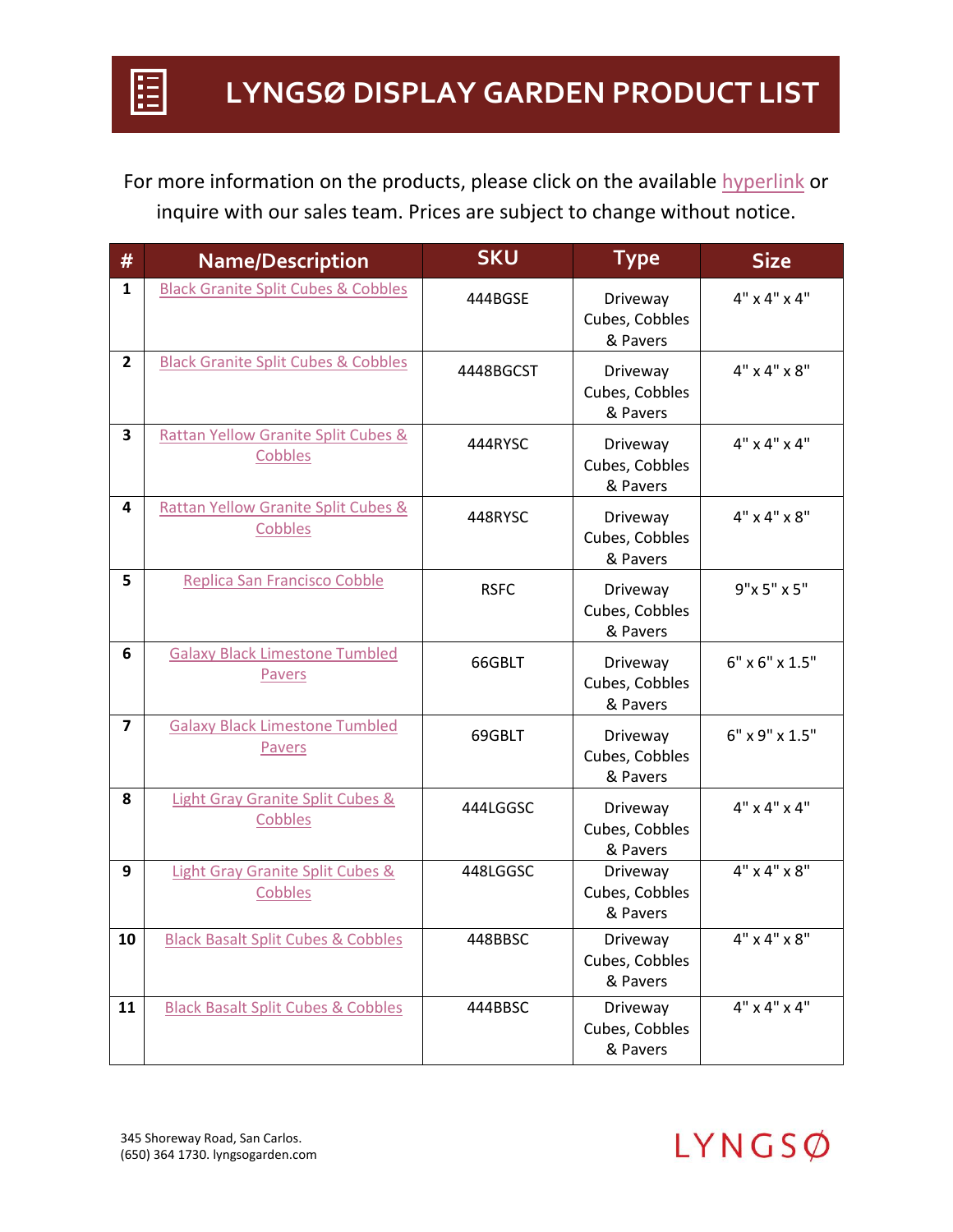

| 12 | Salem Gold Sawn Edge Pavers              | 12SGLS, 1224SGLS         | Dimensional         | 12" x 12" x 1.25",                      |
|----|------------------------------------------|--------------------------|---------------------|-----------------------------------------|
|    |                                          |                          | <b>Stone Pavers</b> | 12" x 24" x 1.25"                       |
|    |                                          |                          |                     |                                         |
| 13 | <b>Luna Grey Rock Faced Pavers</b>       | 12LGR, 1224LGR           | Dimensional         | 12" x 12" x 1.25",                      |
|    |                                          |                          | <b>Stone Pavers</b> | 12" x 24" x 1.25"                       |
|    |                                          |                          |                     |                                         |
| 14 | <b>Fossilite Rock Faced Edge Pavers</b>  | 12FSR, 1224FSR           | Dimensional         | 12" x 12" x 1.25",                      |
|    |                                          |                          | <b>Stone Pavers</b> | 12" x 24" x 1.25"                       |
|    |                                          |                          |                     |                                         |
| 15 | <b>Galaxy Black Tumbled Pavers</b>       | 12GBLT,                  | Dimensional         | 12" x 12" x 1.25",                      |
|    |                                          | 1224GBLT                 | <b>Stone Pavers</b> | 12" x 24" x 1.25"                       |
|    |                                          |                          |                     |                                         |
| 16 | Antique Brown Limestone Planking         | <b>ABLS</b>              | Paving              | Various sizes                           |
|    |                                          |                          |                     |                                         |
|    |                                          |                          |                     |                                         |
| 17 | <b>Azure Limestone Sawn Cut Pavers</b>   | 12ALS, 1224ALS           | Dimensional         | 12" x 12" x 1.25",                      |
|    |                                          |                          | <b>Stone Pavers</b> | 12" x 24" x 1.25"                       |
|    |                                          |                          |                     |                                         |
| 18 | <b>Black Basalt Flamed Top Pavers</b>    | 2436BBTTP1.25            | Dimensional         | 24" x 36" x 1.25"                       |
|    |                                          |                          | <b>Stone Pavers</b> |                                         |
|    |                                          |                          |                     |                                         |
| 19 | Midnight Black Slate Pattern Pavers -    | 12MBS, 1224MBS,          | Dimensional         | $12"$ x $12"$ x $1"$ ,                  |
|    | Sawn Edge                                | 24MBS                    | <b>Stone Pavers</b> | 12" x 24" x 1",                         |
|    |                                          |                          |                     | 24" x 24" x 1"                          |
| 20 | Arizona Sandstone Snap Cut Pavers        | 12AF, 1224AF             | Dimensional         | 12" x 12" x 2",                         |
|    |                                          |                          | <b>Stone Pavers</b> | 12" x 24" x 2"                          |
|    |                                          |                          |                     |                                         |
|    |                                          |                          |                     |                                         |
|    |                                          |                          |                     |                                         |
| 21 | <b>Connecticut Bluestone Variegated</b>  | 2436TBS                  | Dimensional         | 24" X 36" X 1"                          |
|    | <b>Thermal Top pattern Pavers - Sawn</b> |                          | <b>Stone Pavers</b> |                                         |
|    | Edge                                     |                          |                     |                                         |
| 22 | <b>Black Basalt Flamed Top Pavers</b>    | 12BBTTP1.25,             | Dimensional         | 12" x 12" x 1.25"                       |
|    |                                          | 1224BBTTP1.25            | <b>Stone Pavers</b> | 12" x 24" x 1.25"                       |
|    |                                          |                          |                     |                                         |
| 23 | <b>Autumn Slate Sawn Cut Pavers</b>      | 12AS, 1224AS             | Dimensional         | $12"$ x $12"$ x $1"$ ,                  |
|    |                                          |                          | <b>Stone Pavers</b> | 12" x 24" x 1"                          |
|    |                                          |                          |                     |                                         |
| 24 | <b>Bhavani Brown Rock Face Pavers</b>    | 12BBR, 1224BBR,<br>24BBR | Dimensional         | 12" x 12" x 1.25",                      |
|    |                                          |                          | <b>Stone Pavers</b> | 12" x 24" x 1.25",<br>24" X 24" X 1.25" |
|    |                                          |                          |                     |                                         |
| 25 | Dune White Rock Faced Pavers             | 12DWH,1224DWH,           | Dimensional         | 12" x 12" x 1.25",                      |
|    |                                          | 24DWH,<br>2436DWH        | <b>Stone Pavers</b> | 12" x 24" x 1.25",<br>24" X 24" X 1.25" |

345 Shoreway Road, San Carlos. (650) 364 1730. lyngsogarden.com

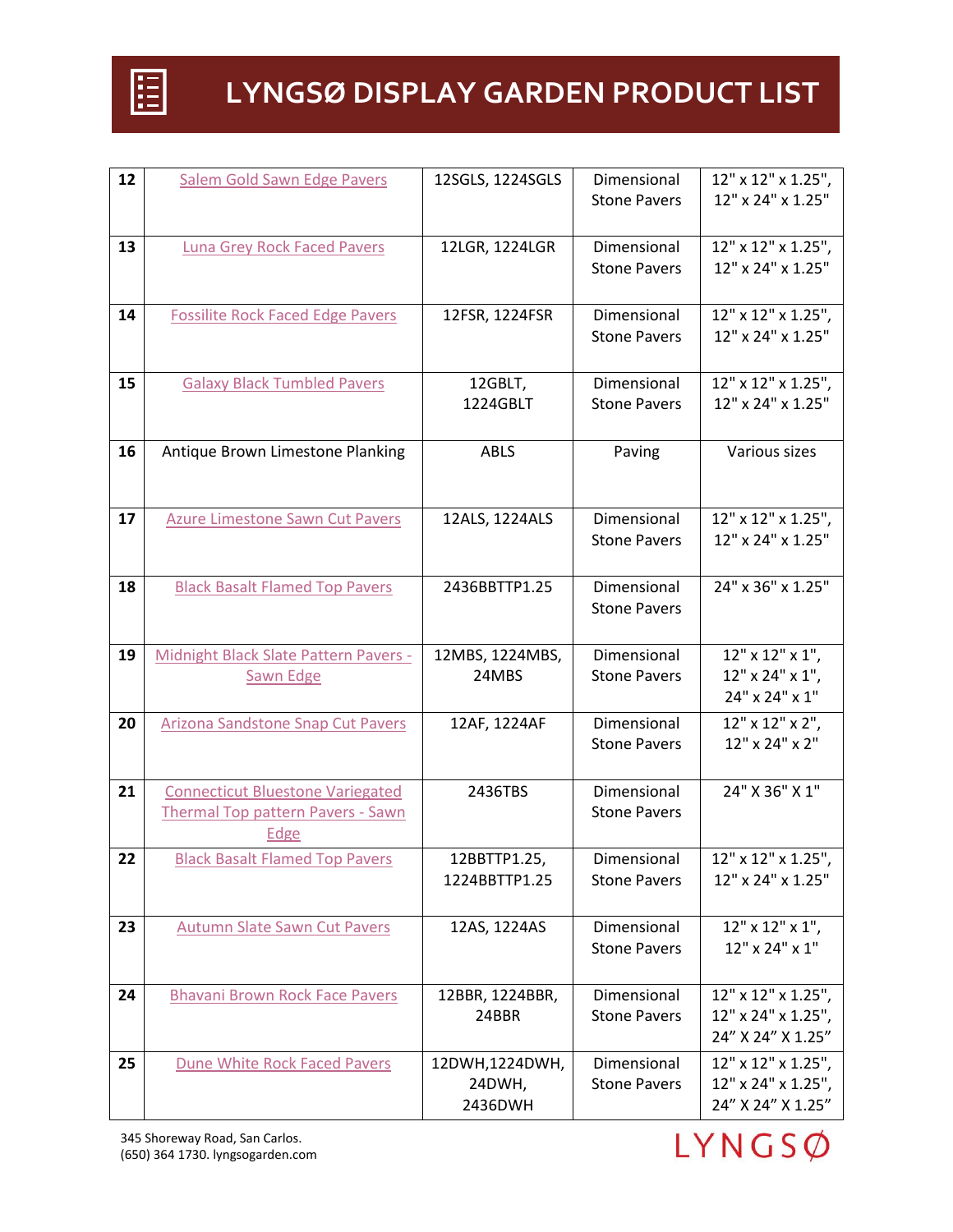

| 26 | <b>Connecticut Bluestone Blue Thermal</b>                       | 2436TBSB               | Dimensional          | 24" X 36" X 1"                    |
|----|-----------------------------------------------------------------|------------------------|----------------------|-----------------------------------|
|    | Top pattern Pavers - Sawn Edge                                  |                        | <b>Stone Pavers</b>  |                                   |
|    |                                                                 |                        |                      |                                   |
| 27 | Pietra Serena Sandstone Thermal and                             | 12PS, 1224PS,          | <b>Veneer Panels</b> | Various sizes                     |
|    | <b>Honed Face Veneer</b>                                        | <b>24PS</b>            | (Wall)               |                                   |
|    |                                                                 |                        |                      |                                   |
| 28 | Pietra Serena Sandstone Thermal                                 | 1860PS1.5,             | Capstone             | Various sizes                     |
|    | Capstone                                                        | 1872PS1.5              |                      |                                   |
|    |                                                                 |                        |                      |                                   |
| 29 | <b>Brown Limestone Point Stalk</b>                              | 1248BLPS,              | Capstone             | Various sizes                     |
|    | Capstone                                                        | 1660BLPS               |                      |                                   |
|    |                                                                 |                        |                      |                                   |
| 30 | Antique Brown Limestone Veneer                                  | ABLV                   | <b>Veneer Panels</b> | Various sizes                     |
|    |                                                                 |                        | (Wall)               |                                   |
|    |                                                                 |                        |                      |                                   |
| 31 | <b>Connecticut Bluestone Variegated</b>                         | <b>CBSF</b>            | Capstone             | $2"$ x $12"$ x varying            |
|    | Thermal Top & Edge Capstone                                     |                        |                      | lengths                           |
|    |                                                                 |                        |                      |                                   |
| 32 | Black Basalt Thermal Top & Edge                                 | 1224BBTTCAP            | Capstone             | $2"$ x $12"$ x varying            |
|    | Capstone                                                        |                        |                      | lengths                           |
|    |                                                                 |                        |                      |                                   |
| 33 | Autumn Slate Natural Cleft Top &<br><b>Tooled Edge Capstone</b> | <b>ASF</b>             | Capstone             | $2"$ x $12"$ x varying<br>lengths |
|    |                                                                 |                        |                      |                                   |
| 34 | Luna Gray Natural Cleft Top & Rock                              | 1248LGR                | Capstone             | $2"$ x $12"$ x varying            |
|    | Face Edge Capstone                                              |                        |                      | lengths                           |
|    |                                                                 |                        |                      |                                   |
| 35 | Fossilite Natural Cleft Top & Rock                              | 1660FSR                | Capstone             | $2"$ x $12"$ x varying            |
|    | Face Edge Capstone                                              |                        |                      | lengths                           |
|    |                                                                 |                        |                      |                                   |
| 36 | <b>Butterscotch Limestone</b>                                   | BSLFP (FLAT),          | <b>Veneer Panels</b> | 12" x 48"                         |
|    |                                                                 | <b>BSLCP (CORNER)</b>  | (Wall)               |                                   |
|    |                                                                 |                        |                      |                                   |
| 37 | <b>Truffle Granite Veneer Panels</b>                            | TGFP (FLAT), TGCP      | <b>Veneer Panels</b> | 12" x 48"                         |
|    |                                                                 | (CORNER)               | (Wall)               |                                   |
|    |                                                                 |                        |                      |                                   |
| 38 | Galaxy Black Limestone Veneer                                   | GBLTFP (FLAT),         | <b>Veneer Panels</b> | 12" x 48"                         |
|    | Panels                                                          | <b>GBLTCP (CORNER)</b> | (Wall)               |                                   |
|    |                                                                 |                        |                      |                                   |
| 39 | <b>Tuscan Carmel Gold Quartzite</b>                             | TCGQFP (FLAT),         | <b>Veneer Panels</b> | 12" x 48"                         |
|    |                                                                 | <b>TCGQCP (CORNER)</b> | (Wall)               |                                   |
|    |                                                                 |                        |                      |                                   |

345 Shoreway Road, San Carlos. (650) 364 1730. lyngsogarden.com

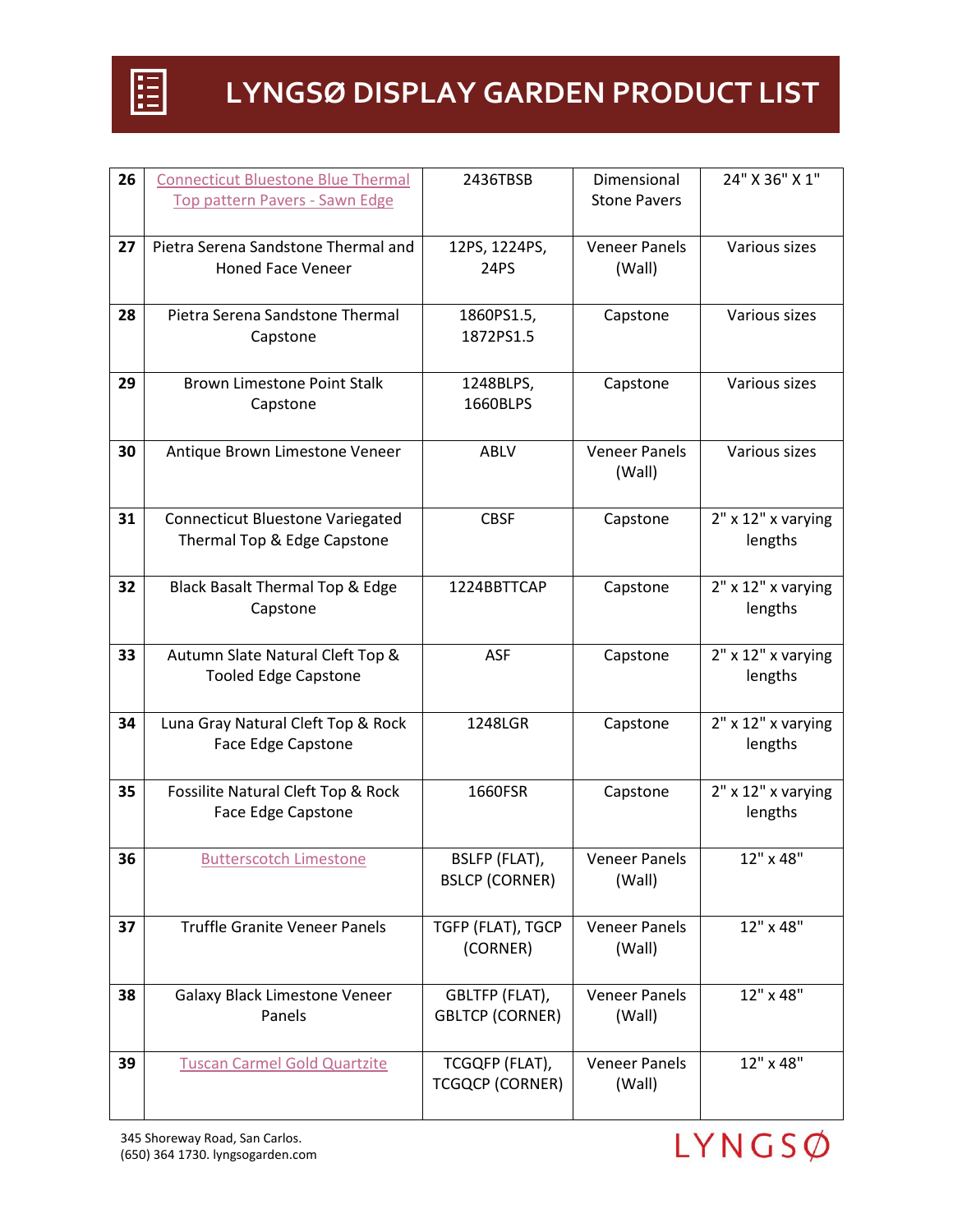

| 40 | <b>Carmel Gold Quartzite</b>              | CGQFP (FLAT),          | <b>Veneer Panels</b> | 12" x 48"          |
|----|-------------------------------------------|------------------------|----------------------|--------------------|
|    |                                           | <b>CGQCP (CORNER)</b>  | (Wall)               |                    |
|    |                                           |                        |                      |                    |
| 41 | <b>Autumn Slate</b>                       | ASFP (FLAT),           | <b>Veneer Panels</b> | 12" x 48"          |
|    |                                           | <b>AS2PCP (CORNER)</b> | (Wall)               |                    |
|    |                                           |                        |                      |                    |
|    |                                           |                        |                      | 12" x 48"          |
| 42 | <b>Black Gold Slate</b>                   | BGSFP (FLAT),          | <b>Veneer Panels</b> |                    |
|    |                                           | <b>BGSCP (CORNER)</b>  | (Wall)               |                    |
|    |                                           |                        |                      |                    |
| 43 | Antique Brown Limestone Plank             | <b>ABLS</b>            | Paving               | Various sizes      |
|    |                                           |                        |                      |                    |
|    |                                           |                        |                      |                    |
| 44 | <b>Brown Limestone Bush Hammered</b>      | 12BLB, 1224BLB,        | Dimensional          | 12" X 12" X 1.25", |
|    | Pavers                                    | 24BLB                  | <b>Stone Pavers</b>  | 12" x 24" x 1.25", |
|    |                                           |                        |                      | 24" X 24" X 1.25"  |
| 45 | <b>Autumn Slate Sawn Cut Pavers</b>       | 2436AS                 | Dimensional          | 24" x 36" x 1"     |
|    |                                           |                        | <b>Stone Pavers</b>  |                    |
|    |                                           |                        |                      |                    |
| 46 | <b>Galaxy Black Tumbled Pavers - Sawn</b> | 2436GBLT               | Dimensional          | 24" x 36" x 1.25"  |
|    | Edge                                      |                        | <b>Stone Pavers</b>  |                    |
|    |                                           |                        |                      |                    |
| 47 | <b>Antigo Flagstone</b>                   | <b>ATF</b>             | Irregular            | Various sizes      |
|    |                                           |                        | Flagstone            |                    |
|    |                                           |                        | Paving               |                    |
|    |                                           |                        |                      |                    |
| 48 | <b>Azure Limestone</b>                    | AL                     | Irregular            | Various sizes      |
|    |                                           |                        | Flagstone            |                    |
|    |                                           |                        | Paving               |                    |
| 49 | <b>Fossilite Natural Cleft Irregular</b>  | <b>FS</b>              | Irregular            | Various sizes      |
|    | Flagstone                                 |                        | Flagstone            |                    |
|    |                                           |                        | Paving               |                    |
| 50 | Autumn Slate Irregular Flagstone          | <b>ASFS</b>            | Irregular            | Various sizes      |
|    |                                           |                        | Flagstone            |                    |
|    |                                           |                        | Paving               |                    |
| 51 | <b>Salem Gold Limestone</b>               | SGL                    | Irregular            | Various sizes      |
|    |                                           |                        | Flagstone            |                    |
|    |                                           |                        | Paving               |                    |
| 52 | Midnight Black Slate Natural Cleft        | <b>MBSFS</b>           | Irregular            | Various sizes      |
|    | Irregular Flagstone                       |                        | Flagstone            |                    |
|    |                                           |                        | Paving               |                    |
| 53 | <b>Luna Gray Sandstone</b>                | LGS                    | Irregular            | Various sizes      |
|    |                                           |                        | Flagstone            |                    |
|    |                                           |                        | Paving               |                    |
|    |                                           |                        |                      |                    |



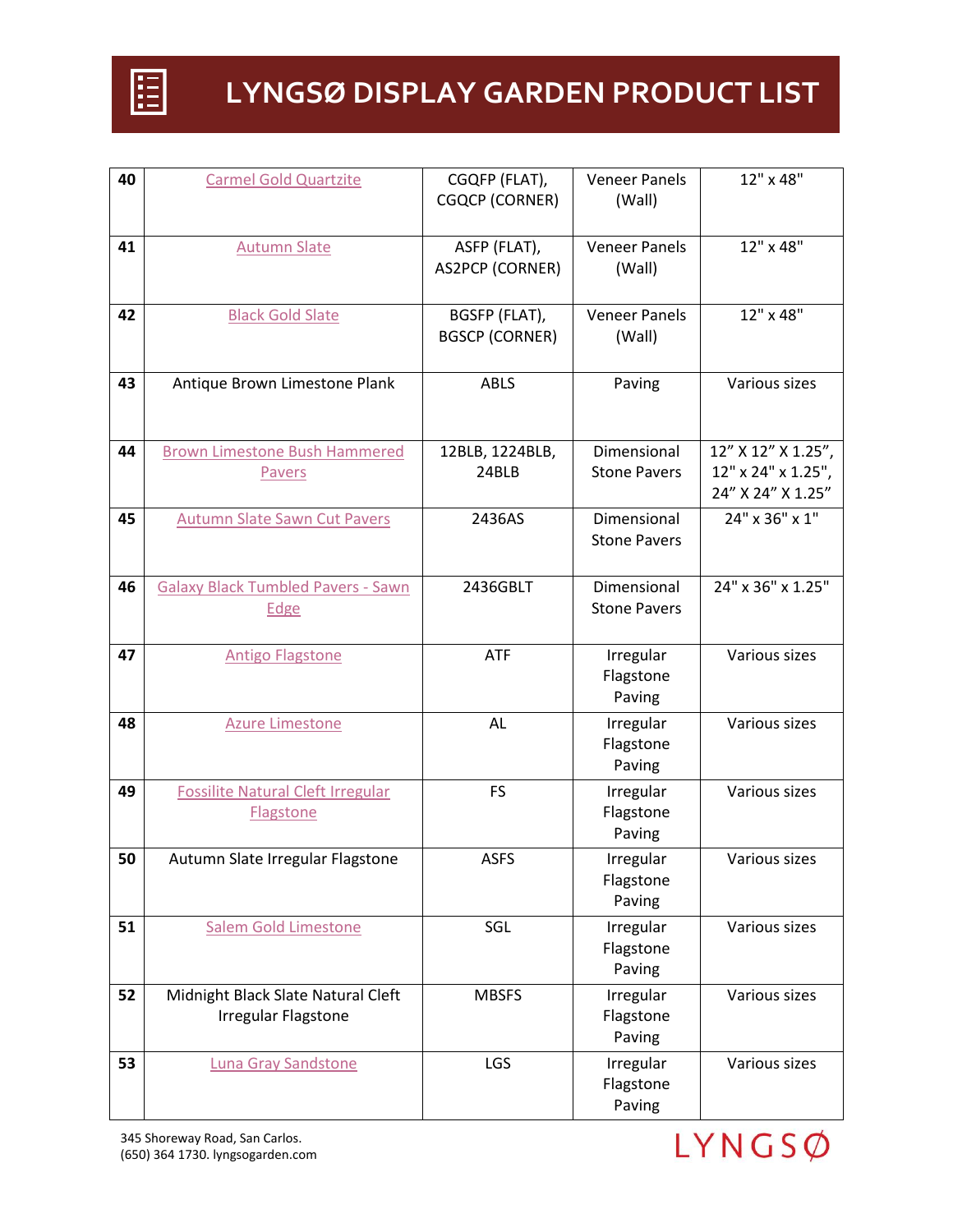

| 54 | <b>Stepstone Pattern #3</b>         |              | Precast         | Various sizes  |
|----|-------------------------------------|--------------|-----------------|----------------|
|    |                                     |              | Concrete        |                |
|    |                                     |              | Paving (Special |                |
|    |                                     |              | Order)          |                |
| 55 | <b>Stepstone Pattern #4</b>         |              | Precast         | Various sizes  |
|    |                                     |              | Concrete        |                |
|    |                                     |              | Paving (Special |                |
|    |                                     |              | Order)          |                |
| 56 | <b>Stepstone Pattern #1</b>         |              | Precast         | Various sizes  |
|    |                                     |              | Concrete        |                |
|    |                                     |              | Paving (Special |                |
|    |                                     |              | Order)          |                |
| 57 | <b>Stepstone Pattern #2</b>         |              | Precast         | Various sizes  |
|    |                                     |              | Concrete        |                |
|    |                                     |              | Paving (Special |                |
|    |                                     |              | Order)          |                |
| 58 | <b>Old Reading Capstones</b>        | <b>ORFAB</b> | Capstone        | Various sizes  |
|    |                                     |              |                 |                |
|    |                                     |              |                 |                |
| 59 | <b>Old Reading Wall Rock</b>        | ORWR         | Drystack (Wall  | 8"-12" Depth,  |
|    |                                     |              | Rock)           | Random Lengths |
|    |                                     |              |                 |                |
| 60 | South Bay Quartzite Capstone        | SBQFAB       | Capstone        | Various sizes  |
|    |                                     |              |                 |                |
|    |                                     |              |                 |                |
| 61 | <b>South Bay Quartzite Drystack</b> | <b>SBQDS</b> | Drystack (Wall  | 8"-12" Depth,  |
|    |                                     |              |                 |                |
|    |                                     |              |                 |                |
|    |                                     |              | Rock)           | Random Lengths |
|    |                                     |              |                 |                |
| 62 | Autumn Slate Capstone               | <b>ASF</b>   | Capstone        | Various sizes  |
|    |                                     |              |                 |                |
|    |                                     |              |                 |                |
| 63 | <b>New England Wall Rock</b>        | <b>NEWR</b>  | Drystack (Wall  | 8"-12" Depth,  |
|    |                                     |              | Rock)           | Random Lengths |
|    |                                     |              |                 |                |
| 64 | Salem Gold Capstone                 | 1660SGLR     | Capstone        | Various sizes  |
|    |                                     |              |                 |                |
|    |                                     |              |                 |                |
| 65 | <b>Telluride Gold Drystack</b>      | <b>TGDS</b>  | Drystack (Wall  | 8"-12" Depth,  |
|    |                                     |              | Rock)           | Random Lengths |
|    |                                     |              |                 |                |
| 66 | Antigo Limestone Sandblasted Top,   | <b>ATFAB</b> | Capstone        | Various sizes  |
|    | Split Edge Capstone                 |              |                 |                |

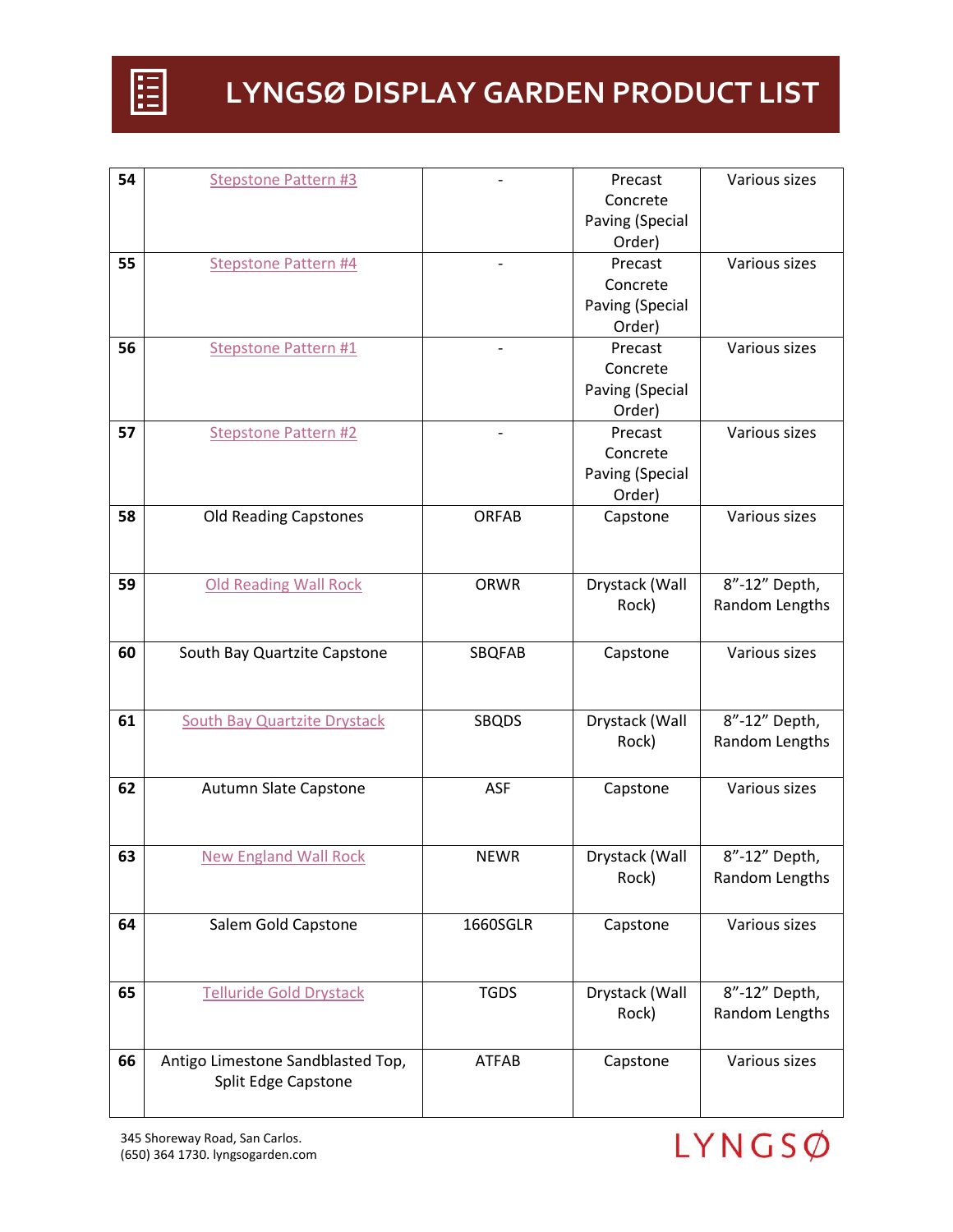

| 67 | <b>Antigo Limestone Split Face</b><br>Ledgestone                                    | <b>ATLL</b>           | Ledgestone<br>(Wall)           | 4" Bed Depth, 4"<br>Height, Random                 |
|----|-------------------------------------------------------------------------------------|-----------------------|--------------------------------|----------------------------------------------------|
|    |                                                                                     |                       |                                | Lengths                                            |
| 68 | Antigo Limestone Honed Top, Split<br><b>Edge Capstone</b>                           | <b>ATFAB</b>          | Capstone                       | Various sizes                                      |
| 69 | <b>Antigo Limestone Natural Edge</b><br><b>Drystack</b>                             | <b>ATDS</b>           | Drystack (Wall<br>Rock)        | 8" Bed Depth, 4"-<br>5" Heights,<br>Random Lengths |
| 70 | Coldwater Canyon Capstone                                                           | <b>CWCFAB</b>         | Capstone                       | Various sizes                                      |
| 71 | <b>Cold Water Canyon Drystack</b>                                                   | <b>CWC</b>            | Drystack (Wall<br>Rock)        | 8"-16" Depth,<br>Random Lengths                    |
| 72 | Autumn Slate Capstone                                                               | <b>ASF</b>            | Capstone                       | Various sizes                                      |
| 73 | <b>Chiefcliff Drystack</b>                                                          | <b>CCDS</b>           | Drystack (Wall<br>Rock)        | 8"-12" Depth,<br>Random Lengths                    |
| 74 | <b>Brown Limestone Point Stalk</b><br>Capstone                                      | 1248BLPS,<br>1660BLPS | Capstone                       | Various sizes                                      |
| 75 | Brown Limestone Point Stalk Veneer                                                  | 624BLPS               | <b>Veneer Panels</b><br>(Wall) | 4" x 24"                                           |
| 76 | Brown Limestone Fine Adze<br>Capstone                                               | <b>BLCAPFA</b>        | Capstone                       | Various sizes                                      |
| 77 | Connecticut Bluestone Blue Color<br>Natural Cleft Top & Rock Face Edge<br>Capstone  | <b>CBSF</b>           | Capstone                       | Various sizes                                      |
| 78 | <b>Bouquet Canyon Ledge Stone</b>                                                   | <b>BCLS</b>           | Ledgestone<br>(Wall)           | 2"-7" Depth,<br>Random Lengths                     |
| 79 | <b>Connecticut Bluestone Blue Color</b><br>Thermal Top & Rock Face Edge<br>Capstone | <b>CBSF</b>           | Capstone                       | Various sizes                                      |
| 80 | <b>Chiefcliff Ledge Stone</b>                                                       | <b>CCLS</b>           | Ledgestone<br>(Wall)           | 3"-5" Depth,<br>Random Lengths                     |

345 Shoreway Road, San Carlos. (650) 364 1730. lyngsogarden.com